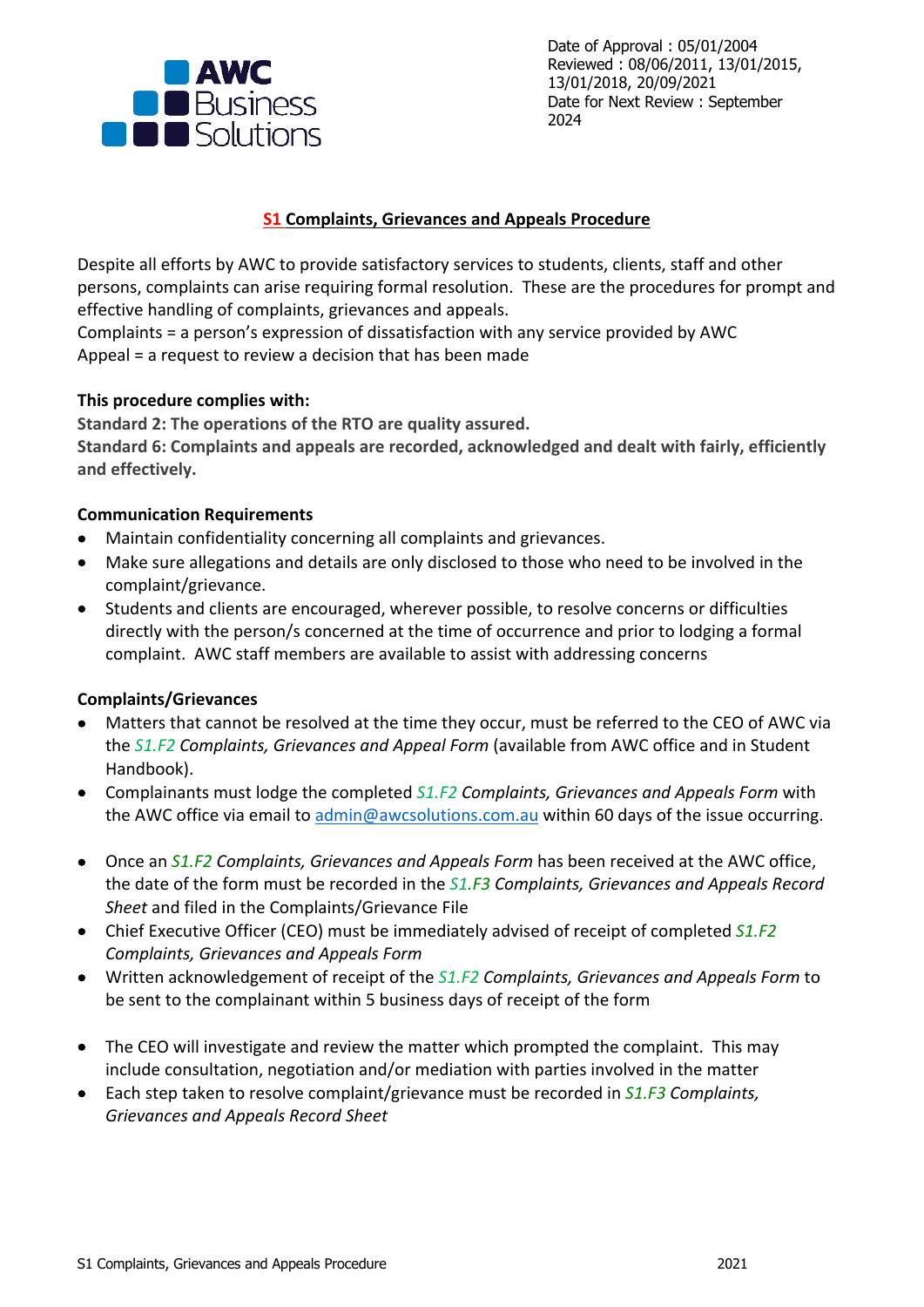

Date of Approval : 05/01/2004 Reviewed : 08/06/2011, 13/01/2015, 13/01/2018, 20/09/2021 Date for Next Review : September 2024

- The complainant will be provided with written information demonstrating how the matter was reviewed and actions taken to resolve and address the issue raised. This is to be done within 60 days of receipt of the *S1.F2 Complaints, Grievances and Appeals Form*.
- File *S1.F3 Complaints, Grievances and Appeals Record Sheet* in Complaints/Grievance file
- Review and take required action to prevent reoccurrence in the future

# **Appeals**

- Applications for reconsideration (appeal) of what is considered by the appellant to be an unfavourable decision or finding will be treated with highest importance
- Appeals must be requested in writing via the *S1.F2 Complaints, Grievances and Appeals Form*. Forms are available from the AWC office or in the Student Handbook.
- Completed forms should be sent to the AWC office via email to admin@awcsolutions.com.au
- Once an *S1.F2 Complaints, Grievances and Appeals Form* has been received at the AWC office, the date of the form must be recorded in the *S1.F3 Complaints, Grievances and Appeals Record Sheet* and filed in the Appeals File
- Chief Executive Officer must be immediately advised of receipt of completed *S1.F2 Complaints, Grievances and Appeals Form*
- Written acknowledgement of receipt of the *S1.F2 Complaints, Grievances and Appeals Form* to be sent to the complainant within 5 business days of receipt of the form
- The CEO will consider applications for appeal on the basis of procedural fairness. This may include providing the appellant with an opportunity to formally present his/her case.
- Where the appeal is regarding an assessment decision, the CEO may contract an independent assessor to review and make a decision on the assessment at AWC's cost.
- A written statement of appeal outcomes including reasons for the decision will be provided to the appellant within 60 days of the receipt of the *S1.F2 Complaints, Grievances and Appeals Form*.
- Each step taken to consider appeal must be recorded in *S1.F3 Complaints, Grievances and Appeals Record Sheet*
- File *S1.F3 Complaints, Grievances and Appeals Record Sheet* in Appeals file
- Review and take required action to prevent reoccurrence in the future

# **Complaints/Appeals which will take more than 60 days to address:**

Where the RTO considers more than 60 calendar days are required to process and finalize the complaint or appeal, AWC Business Solutions will:

- inform the complainant or appellant in writing, including reasons why more than 60 calendar days are required, and
- regularly update the complainant or appellant on the progress of the matter.